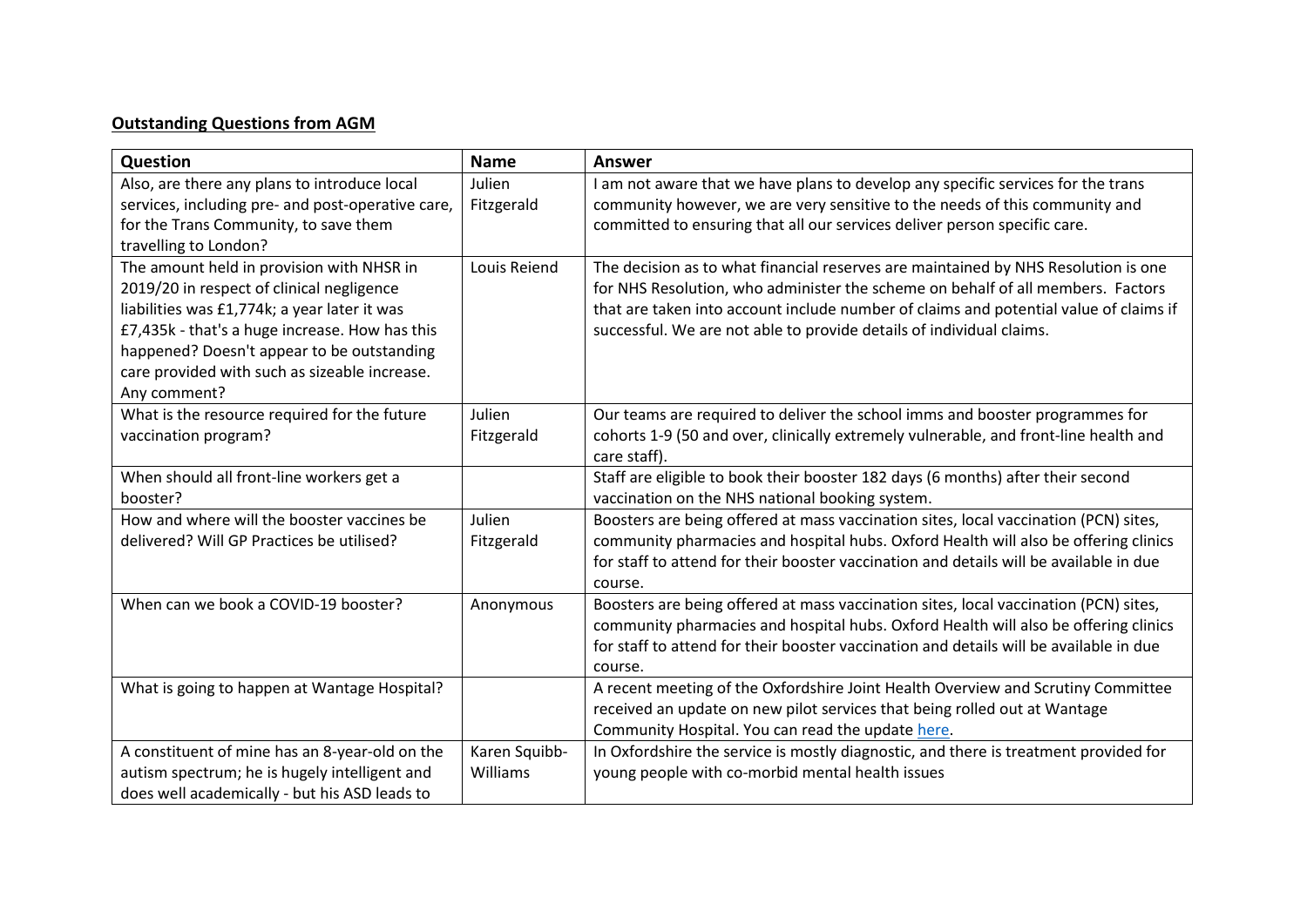| unpredictable very violent outbursts. Is there                                                                                                                  |                      | Following diagnosis, parents are recommended to attend post-diagnostic course                                                                                                                                                                                                                                                                                                                                                                                                                                                                                      |
|-----------------------------------------------------------------------------------------------------------------------------------------------------------------|----------------------|--------------------------------------------------------------------------------------------------------------------------------------------------------------------------------------------------------------------------------------------------------------------------------------------------------------------------------------------------------------------------------------------------------------------------------------------------------------------------------------------------------------------------------------------------------------------|
| any community provision to support those<br>affected in this way, and their families?                                                                           |                      | which outlines reasonable adjustments and includes session on anxiety and<br>challenging behaviour.                                                                                                                                                                                                                                                                                                                                                                                                                                                                |
|                                                                                                                                                                 |                      | Schools have access to specialist communication and interaction team (funded by<br>local authority). If the young person's needs are above universal level - which<br>sounds like it is in this case; schools should also start Early Help process and invite<br>social care for wider support as required<br>Look charity (Autism Family Support) provides challenging behaviour course to<br>parents; NDC (neurodevelopmental conditions) also has a similar group, if young<br>person qualifies for CAMHS provision and needs are complex.                      |
| Thanks Ben - this does rely on IT how will that<br>work for staff and patients?                                                                                 | Anonymous            | An IT strategy is being developed as part of the broader Community Services<br>strategy, including a review of the clinical records system used in the services and<br>also support for staff to be able to work more effectively in home and community<br>settings.                                                                                                                                                                                                                                                                                               |
| How are the services between the transition<br>between CAMHS and AMHS going to be<br>improved and how will the trust look at making<br>the transition seamless? | Julien<br>Fitzgerald | The Trust is looking at the range of services it provides and seeking to minimise the<br>impact of transition between services on service users, their families, and carers.<br>Improving transitions from our CAMHS services is a priority and we are working with<br>our colleagues in adult mental health services in Buckinghamshire, Oxfordshire and<br>in BSW on this and harnessing support from place-based system partners as well as<br>those who use services as well as looking at opportunities across the Integrated Care<br>Systems (ICSs).         |
| What is the mechanism used to contact<br>patients without disregarding patient consent<br>as well as DPA and GDPR? Where is the patient<br>data drawn from?     | Julien<br>Fitzgerald | The legal basis under GDPR for NHS Trust's processing patient data for research<br>purposes, is 'task in the public interest'. Depending on the type of personal data that<br>is being processed, research is also subject to appropriate additional safeguards and<br>is considered 'necessary for scientific research purposes. A privacy notice is available<br>to the public on the Oxford Health website, giving more detailed information about<br>how patient data is used at Oxford Health (Privacy Notice - Oxford Health NHS<br><b>Foundation Trust)</b> |
|                                                                                                                                                                 |                      | Informed patient consent is a key part of taking part in research. This process<br>ensures that patients who are interested in participating in research, are presented<br>with all the relevant information about a study, before choosing whether they would<br>like to be involved.                                                                                                                                                                                                                                                                             |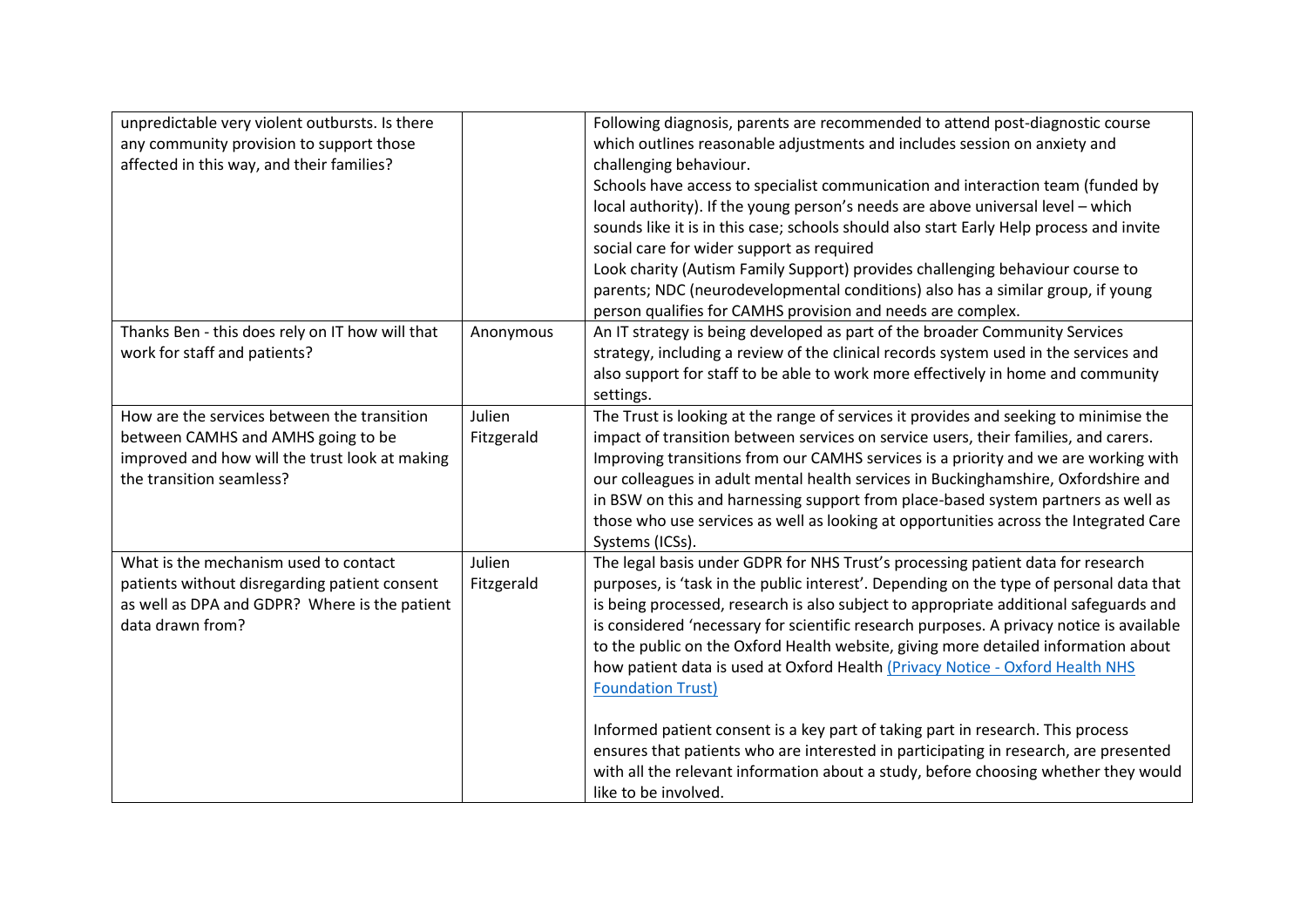| Following patient and staff consultation, the 'Count me in' approach was introduced<br>in Adult and Older Adult Mental Health services in August 2021. The new process<br>changes the way we inform patients about research that they may be eligible to take<br>part in. It aims to increase accessibility and inclusivity to research, by ensuring that<br>every patient is informed about relevant research opportunities (unless they choose<br>not to receive this information). This local change only relates to research that<br>involves active participation and therefore informed consent from participants is<br>required in order to take part.                                                                                                                                                                                                            |
|--------------------------------------------------------------------------------------------------------------------------------------------------------------------------------------------------------------------------------------------------------------------------------------------------------------------------------------------------------------------------------------------------------------------------------------------------------------------------------------------------------------------------------------------------------------------------------------------------------------------------------------------------------------------------------------------------------------------------------------------------------------------------------------------------------------------------------------------------------------------------|
| We have worked to ensure this process meets individuals rights of GDPR, by<br>providing transparent information, communication and a means to object for our<br>patients . Those who may be contacted about research using the 'Count me in'<br>approach, will be informed about this new service directly by letter, as well as on<br>posters and leaflets in clinic areas and on the Trust website pages -<br>https://www.oxfordhealth.nhs.uk/research/participate/contacting-patients/.<br>Information includes contact details, for people to let us know if they do not wish to<br>be contacted.                                                                                                                                                                                                                                                                    |
| For those patient groups not yet included within the 'Count me in' approach (for<br>example Community and CAMHS services) patients will continue to be informed<br>about relevant research by their direct care team.                                                                                                                                                                                                                                                                                                                                                                                                                                                                                                                                                                                                                                                    |
| Searches to identify patients for research contact, are only conducted for approved<br>studies. Each approved study requires independent ethics committee and Health<br>Regulatory Authority (HRA), as well as approval from Oxford Health. All searches are<br>conducted using a de-identified and pseudonymised electronic patient record<br>system, called Clinical Record Interactive Search (CRIS). This enables relevant<br>patients, who meet the study inclusion criteria and who have been informed about<br>the 'Count me in' approach, to be located, without revealing their direct identity<br>(name or contact information). Patients who have asked not to be contacted about<br>research, either with Oxford Health or via the National Data Opt out scheme, will be<br>excluded. Trained and approved staff will then locate the patients corresponding |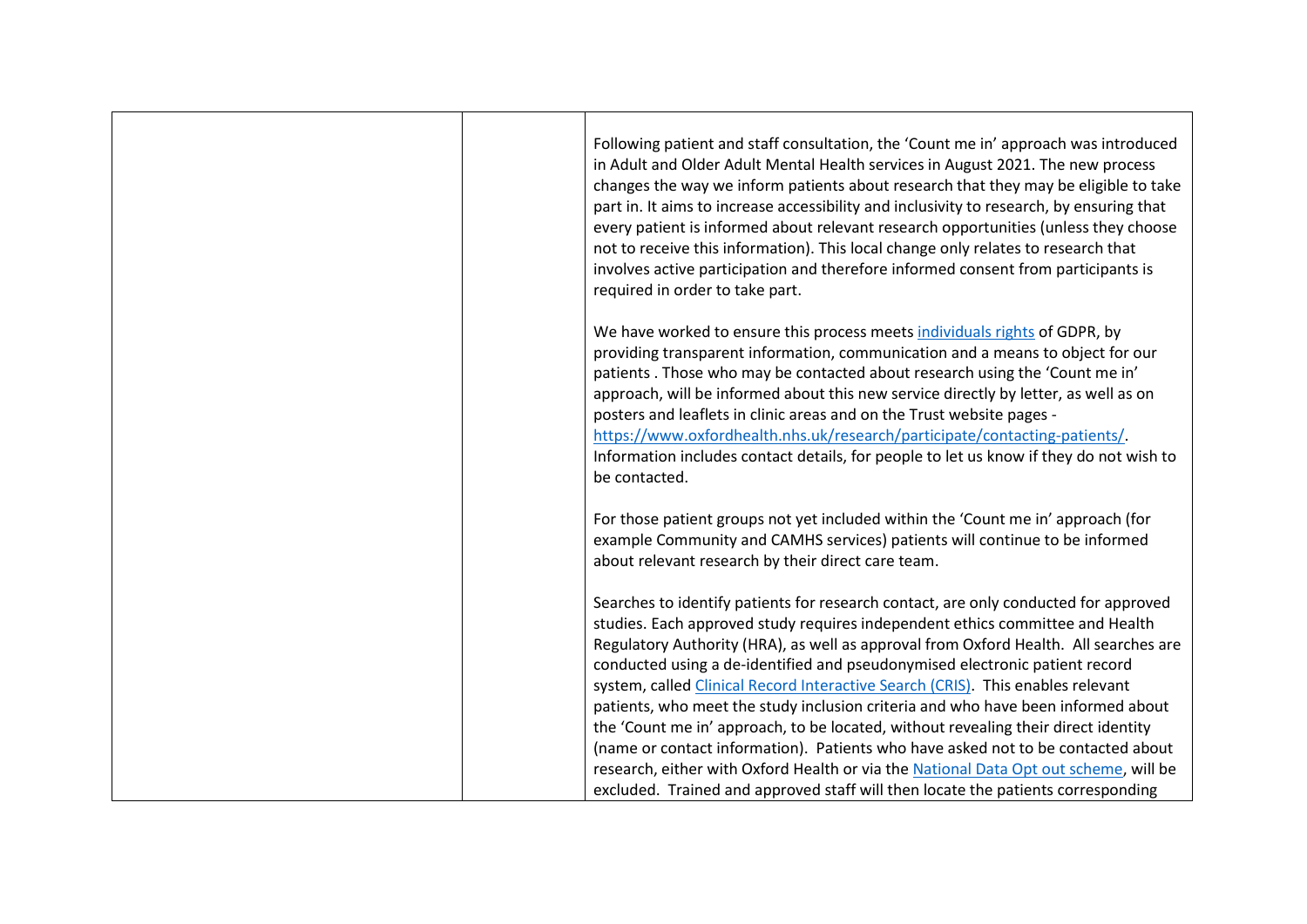|                                                                                          | electronic health record and if appropriate to do so will contact the patient, to ask if<br>they are happy to discuss the study. This process maintains the GDPR principles of<br>'purpose limitation', 'data minimisation' and 'integrity and confidentiality'.<br>We continue to encourage people to become actively involved in how research is<br>designed and delivered, both locally and at a national level, through Patient and<br>Public Involvement and Engagement (PPIE) groups. There are numerous groups that<br>are well established at Oxford Health. These groups contribute to many elements of |
|------------------------------------------------------------------------------------------|------------------------------------------------------------------------------------------------------------------------------------------------------------------------------------------------------------------------------------------------------------------------------------------------------------------------------------------------------------------------------------------------------------------------------------------------------------------------------------------------------------------------------------------------------------------------------------------------------------------|
|                                                                                          | the research process, by for example contributing to the development of<br>information sheets and making sure that research is reported in understandable                                                                                                                                                                                                                                                                                                                                                                                                                                                        |
|                                                                                          | ways. There is more information about this on the BRC website - About Patient and<br>Public Involvement - NIHR Oxford Health Biomedical Research Centre.                                                                                                                                                                                                                                                                                                                                                                                                                                                         |
| Why is Oxford Health involved in vaccine trials?<br>How does this affect other research? | Oxford Health is part of the national response to the pandemic in both the NHS and<br>research and development (R&D) Across the UK, R&D has been focused on building<br>from scratch evidenced-based knowledge to tackle COVID-19 and its effects. It is<br>evident that we in the NHS/Healthcare research have been international leaders.<br>As per NHS staff redeployment, this was also the case for R&D staff not directly work<br>on COVID projects.                                                                                                                                                       |
| Are there any services offered for mums who<br>have not yet given birth?                 | Yes, we work antenatally with mums. We can become involved as soon as a lady is<br>pregnant if needed. We do lots of antenatal bonding and attachment, birth prep and<br>monitoring of mental health. We can work in a psychologically informed way to<br>support women to prepare for the transition to motherhood. We also have a pre<br>conceptual service where we can advise women with mental health conditions on<br>future pregnancies (meds in pregnancy, any risks to baby etc). We also link in with<br>maternity services to support monitoring in pregnancy.                                        |
| What do you recommend for mums who are<br>struggling with separation anxiety?            | We support all mothers and babies with separation anxiety. If a baby is experiencing<br>separation anxiety, we would support the mother/carer to meet the infant's mental<br>health needs - being responsive to their baby and knowing how to follow their cues.<br>We would also advise on practical strategies (i.e. transfer of mum smell into cot etc).<br>If the mum is struggling with the anxiety, we would generally utilise CBT strategies to<br>teach her to manage this. Each case is different, and a personalised approach would<br>be taken.                                                       |